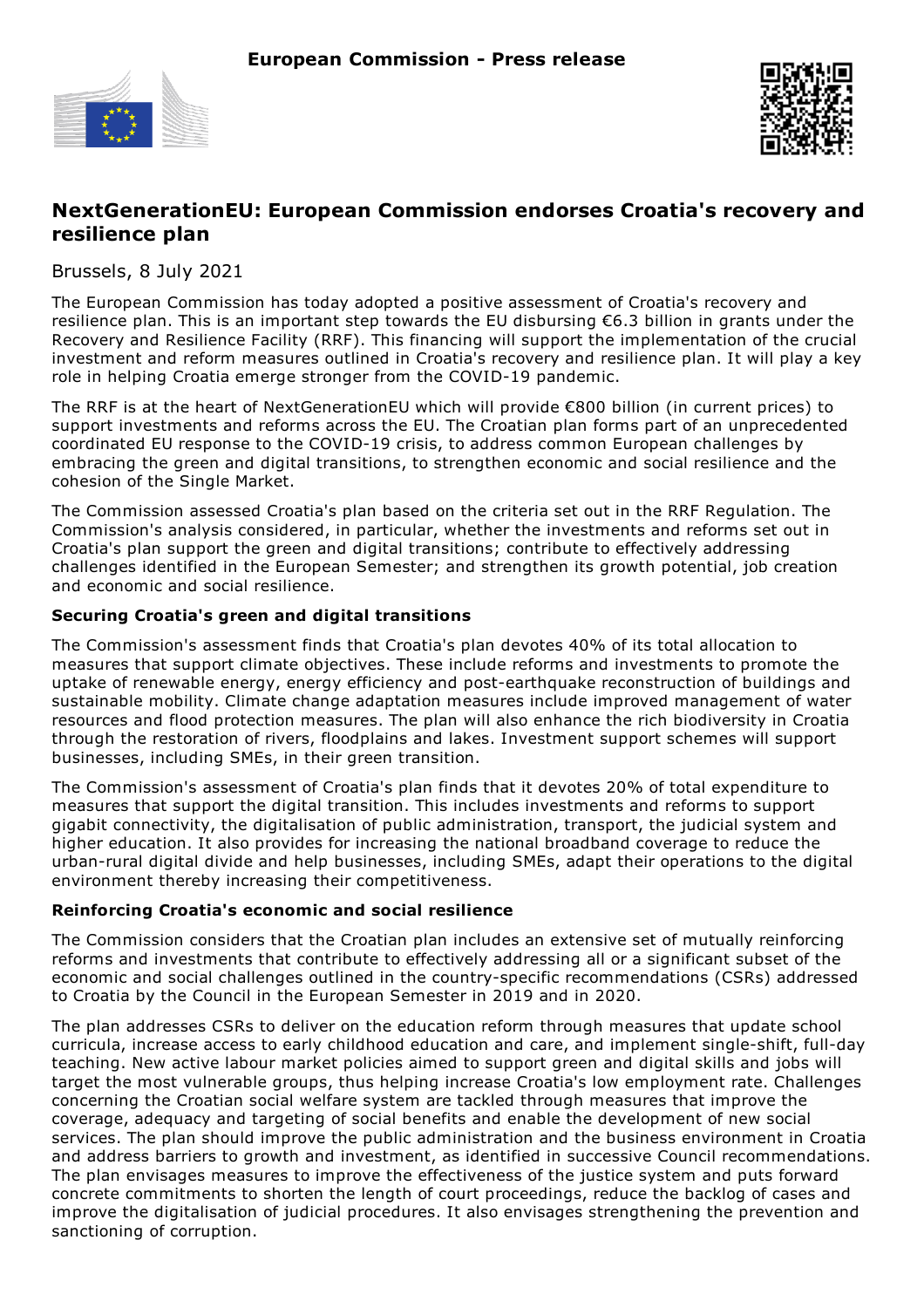The plan represents a comprehensive and adequately balanced response to Croatia's economic and social situation, thereby contributing appropriately to all six pillars referred to in the RRF Regulation.

### **Supporting flagship investment and reform projects**

The Croatian plan proposes projects in all seven European flagship areas. These are specific investment projects, which address issues that are common to all Member States in areas that create jobs and growth and are needed for the twin transition. For instance, Croatia has proposed to provide €789 million for comprehensive renovation of private and public buildings, upskilling and education of workers and experts in energy and post-earthquake renovation, and the setting up of one-stopshops, which will help to reduce the heavy administrative burden in the renovation process.

The assessment also finds that none of the measures included in the plan significantly harms the environment, in line with the requirements laid out in the RRF Regulation.

The controls systems put in place by Croatia are considered adequate to protect the financial interests of the Union. The plan provides sufficient details on how national authorities will prevent, detect and correct instances of conflict of interest, corruption and fraud relating to the use of funds.

#### **Members of the College said**:

President Ursula **von der Leyen** said: "*Today, the European Commission has decided to give its green light to Croatia's recovery and resilience plan. With €6.3 billion, Croatia will be the largest recipient of the Recovery and Resilience Facility compared to the size of its economy. Croatia's recovery plan will support crucial measures that will contribute to building a greener, more digital future for all Croatian citizens. This includes reforms and investments to promote energy efficiency, sustainable mobility, improved connectivity, enhance digitalisation of the public and private sectors* and increase the efficiency of the justice system. We will stand by Croatia on every step to ensure *the projects outlined in this plan are fully delivered*."

Valdis **Dombrovskis**, Executive Vice-President for an Economy that Works for People, said: "*This* plan will put Croatia on the path to recovery after being hit hard both by the crisis and deadly *earthquakes. It will help Croatia to position itself for the future by promoting the green and digital transitions, paying particular attention to smaller businesses. Croatia's plan will improve its business environment and tackle barriers to growth and investment. It will promote renewable energy, sustainable transport and energy efficiency with the post-earthquakes reconstruction of buildings, while also enhancing the country's rich biodiversity. It aims to roll out greater digital connectivity across the country, and will digitalise public administration. And it places a welcome focus on improving the justice system and fighting corruption. This plan will also help Croatia prepare its economy for a successful membership to the euro area*."

Paolo **Gentiloni**, Commissioner for Economy, said: "*After being hit hard by the economic shock caused by the pandemic, Croatia now has a historic opportunity to relaunch its economy. The successful implementation of the recovery and resilience plan will channel €6.3 billion into Croatia, the equivalent of no less than 11.6% of the country's 2019 GDP. This funding will support crucial measures to boost Croatia's digital competitiveness and modernise its energy, transport and water supply infrastructure, while advancing the climate transition and protecting the environment.*"

#### **Next steps**

The Commission has today adopted a proposal for a decision to provide €6.3 billion in grants to Croatia under the RRF. The Council will now have, as a rule, four weeks to adopt the Commission's proposal.

The Council's approval of the plan would allow for the disbursement of  $\epsilon$ 818 million to Croatia in prefinancing. This represents 13% of the allocated grant amount for Croatia.

The Commission will authorise further disbursements based on the satisfactory fulfilment of the milestones and targets outlined in the Council Implementing Decision, reflecting progress in the implementation of the investments and reforms.

## **For More Information**

Questions and Answers: European [Commission](https://ec.europa.eu/commission/presscorner/detail/en/qanda_21_3488) endorses Croatia's recovery and resilience plan

Recovery and [Resilience](https://ec.europa.eu/commission/presscorner/detail/en/qanda_21_3014) Facility: Questions and Answers

[Factsheet](https://ec.europa.eu/info/files/factsheet-croatias-recovery-and-resilience-plan_en) on Croatia's recovery and resilience plan

Proposal for a Council [Implementing](https://ec.europa.eu/info/files/proposal-council-implementing-decision-approval-assessment-recovery-and-resilience-plan-croatia_en) Decision on the approval of the assessment of the recovery and resilience plan for Croatia